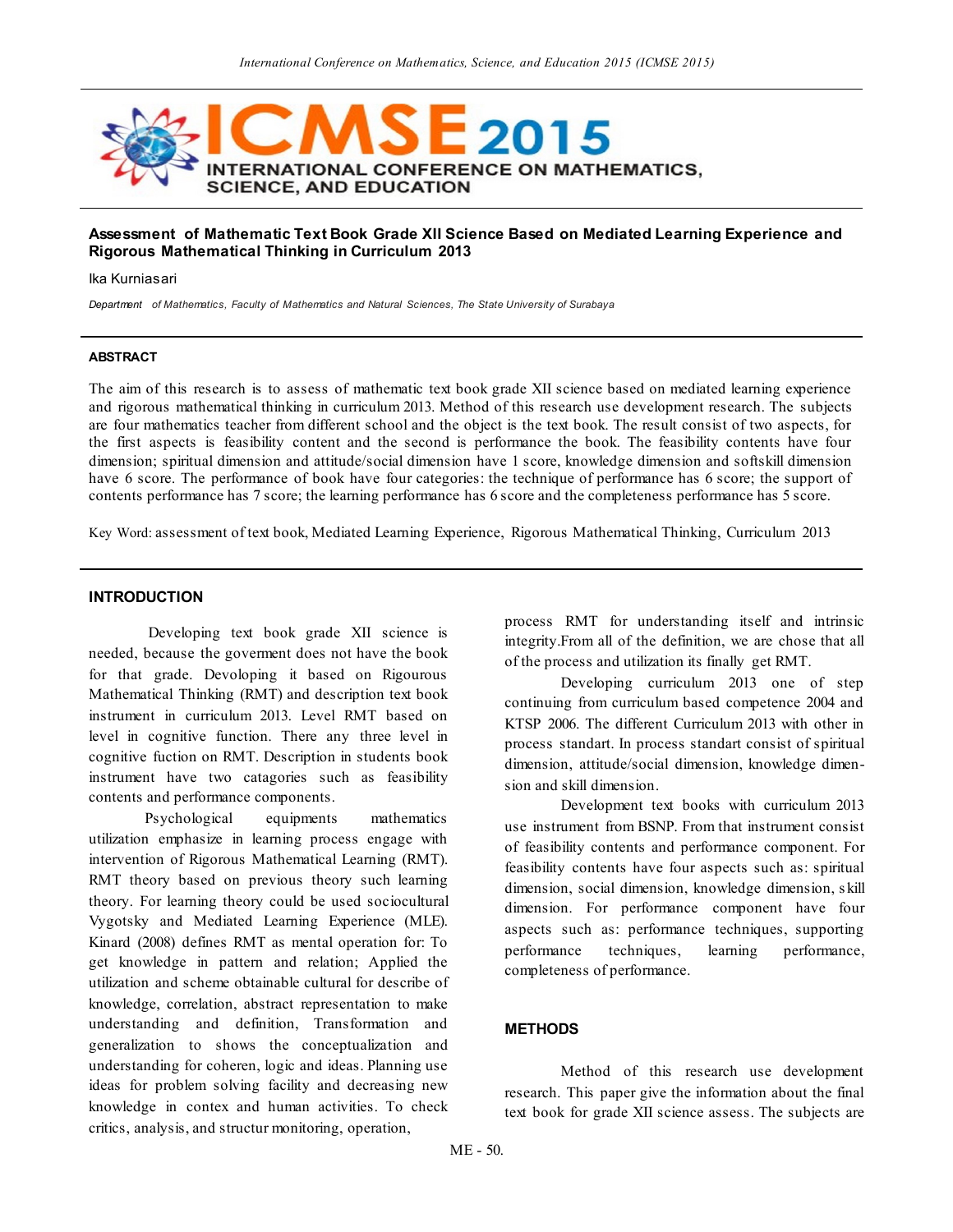four mathematics teachers from different school and the object is the text book.

# **RESULT AND EXPLANATION**

In the text book of mathematics grade XII science consist of four main topics. Thats main topics are Topic one is matrix, Topic two is deret geometri tak hingga, Topic three is Bunga Majemuk, pertumbuhan

dan peluruhan, Topic four is induksi matematika, Topic five is Dimensi tiga, topic six is konsep jumlah Riemann, topic seven is teorema fundamental kalkulus. For this paper explain one topic, the topic is matrix. Not all aspect in RMT could be combined with curriculum 2013 for matix matter. For the example in feasibility contents only knowledge and skill dimension. For a while, spiritual and social dimension we can finded. For completely, it shows in Table 1.

| Table 1. Analysis Students' Book Based on RMT and Curriculum 2013 |  |  |  |  |
|-------------------------------------------------------------------|--|--|--|--|
|-------------------------------------------------------------------|--|--|--|--|

.

| <b>Figure of Students' Book for Matrix</b>                                                                                                                                                                                                                                                                                                                                                                                                                                                                                                                                                                                                                                                              | Level kognitif Function on                                                                                                                                       | <b>Categories for Text Books in curriculum</b>                                                                                                                                                    |
|---------------------------------------------------------------------------------------------------------------------------------------------------------------------------------------------------------------------------------------------------------------------------------------------------------------------------------------------------------------------------------------------------------------------------------------------------------------------------------------------------------------------------------------------------------------------------------------------------------------------------------------------------------------------------------------------------------|------------------------------------------------------------------------------------------------------------------------------------------------------------------|---------------------------------------------------------------------------------------------------------------------------------------------------------------------------------------------------|
| <b>Topics</b>                                                                                                                                                                                                                                                                                                                                                                                                                                                                                                                                                                                                                                                                                           | <b>RMT</b>                                                                                                                                                       | 2013                                                                                                                                                                                              |
| <b>BABI</b><br><b>MATRIKS</b><br>Blaise Pascal ( 1623-1662) lahir di<br>Perancis. Bersama Piere Fermat, ia<br>diberi penghargaan karena teori<br>probabilitas. Namanya diabadikan<br>susunan bilangan<br>pada<br>yang<br>membentuk segitiga yaitu Segitiga<br>Pascal.<br>$1\quad$<br>2 <sub>1</sub><br>$1 \t3 \t3 \t1$<br>14 6 4 1                                                                                                                                                                                                                                                                                                                                                                      |                                                                                                                                                                  | Suitable with support presentation<br>technique item number 23, description<br>about giving a motivation to starting<br>chapter.                                                                  |
| Setelah mempelajari materi ini kalian diharapkan mampu<br>2.1 Menghayati perilaku disiplin, sikap kerjasama, sikap kritis dan<br>cermat dalam bekerja menyelesaikan masalah kontekstual<br>2.2 Memiliki dan menunjukkan rasa ingin tahu, motivasi internal,<br>rasa senang dan tertarik dan percaya diri dalam melakukan<br>kegiatan belajar ataupun memecahkan masalah nyata.<br>3.1 Menganalisis konsep, nilai determinan dan sifat operasi matriks<br>serta menerapkannya dalam menentukan invers matriks dan<br>dalam memecahkan masalah.<br>4.1 Menyajikan dan menyelesaikan model matematika dalam bentuk<br>persamaan matriks dari suatu masalah nyata yang berkaitan<br>dengan persamaan linear |                                                                                                                                                                  | Suitable with feasibility contents<br>Knowledge Dimension<br>a.<br>Skill Dimension<br>$\mathbf{b}$ .<br>That figures shows the aim for learning<br>process.                                       |
| <b>Cek</b><br>Pemahaman<br>1. Tentukan matriks X yang memenuhi kesamaan di bawah ini.<br>$\begin{bmatrix} 1 & 2 & -3 \\ 2 & 1 & 1 \end{bmatrix}$ + X = $\begin{bmatrix} 5 & 1 & 8 \\ -6 & 0 & 5 \end{bmatrix}$<br>2. $A = \begin{bmatrix} -1 & 0 \\ 2 & 3 \end{bmatrix}$ ; $B = \begin{bmatrix} 1 & 2 \\ 3 & 0 \end{bmatrix}$<br>Hitung AB dan BA<br>3. Diketahui A= $\begin{bmatrix} 1 & 2 \\ 3 & 0 \end{bmatrix}$ , tentukan $A^2$ , $A^3$ dan $A^4$                                                                                                                                                                                                                                                  | Level 1: Using more than<br>one information, Symbol-<br>problem code.<br>Level 2: Decision<br>conservation, Space<br>measuring dan spatial<br>relation, accuracy | Suitable with feasibility contents<br>knowledge Dimension item no. 5, 6, 7, 8<br>and $11$ .<br>Suitable with presentation components<br>about Learning presentation aspect item<br>no. 28 and 29. |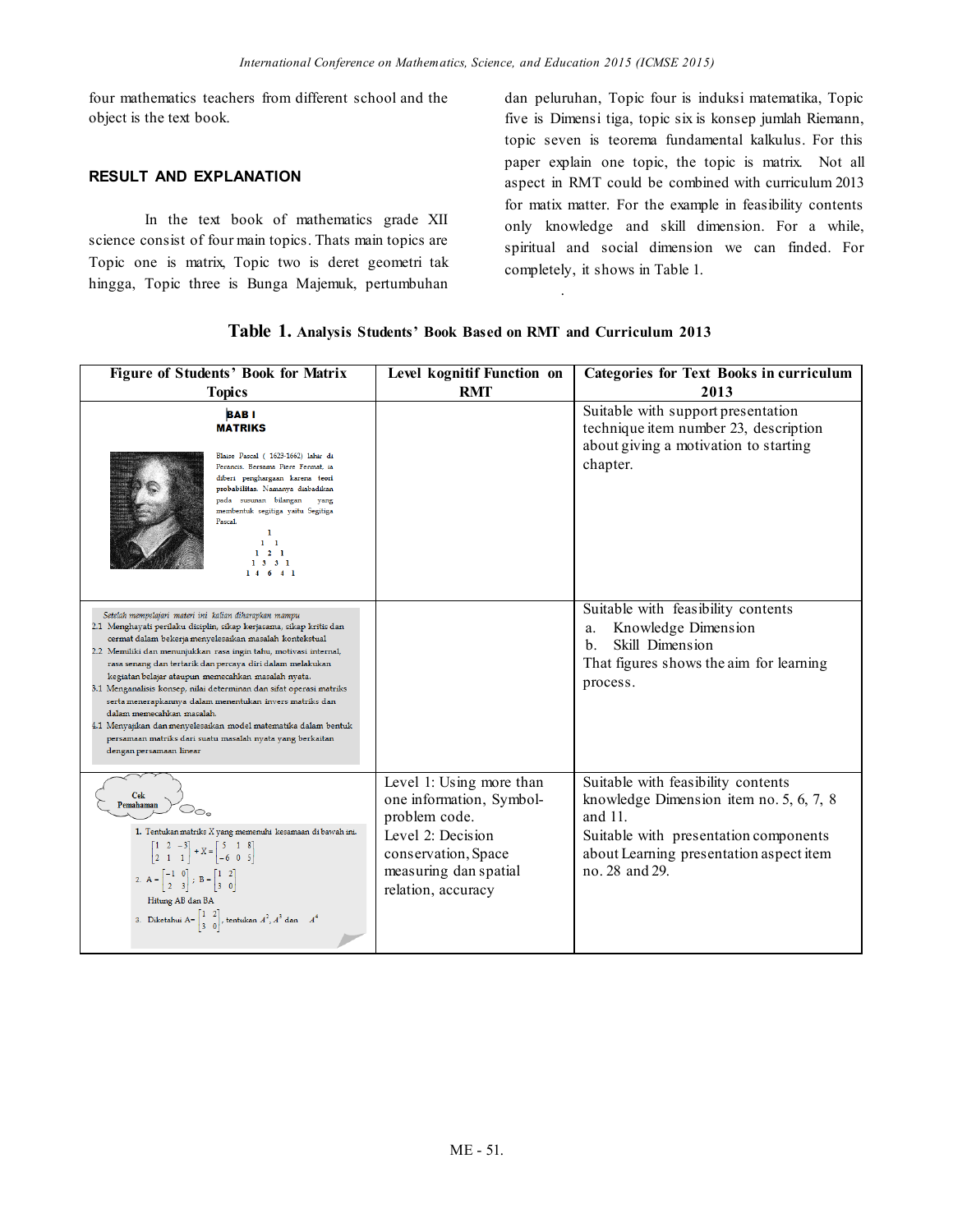| <b>Figure of Students' Book for Matrix</b>                                                                                                                                                                                                                                                    | Level kognitif Function on                                                                                                                                        | <b>Categories for Text Books in curriculum</b>                                                                                                                                                                                                                 |
|-----------------------------------------------------------------------------------------------------------------------------------------------------------------------------------------------------------------------------------------------------------------------------------------------|-------------------------------------------------------------------------------------------------------------------------------------------------------------------|----------------------------------------------------------------------------------------------------------------------------------------------------------------------------------------------------------------------------------------------------------------|
| <b>Topics</b>                                                                                                                                                                                                                                                                                 | RMT                                                                                                                                                               | 2013                                                                                                                                                                                                                                                           |
| 1. Determinan Matriks                                                                                                                                                                                                                                                                         | Level 1: Using more than                                                                                                                                          | Suitable with feasibility contents with                                                                                                                                                                                                                        |
| Berapakah determinan matriks berordo $1 \times 1$ ?<br>Determinan matriks berordo $1 \times 1$ sama dengan elemen<br>dari matriks tersebut. Iika<br>A = $[a]$ sebarang matriks ordo 1 × 1, maka det (A) = a<br>Mencoba<br>Berapakah determinan dari matriks berordo 1 × 1 di<br>bawah ini?    | one information, Symbol-<br>problem code.<br>Level 2: Decision<br>conservation, Space<br>measuring dan spatial<br>relation, accuracy.                             | aspect Knowledge Dimension item no. 5,<br>6, 7, 8, 9, 10, 11, 12, and 13. For aspect<br>skill dimension item no. 16, 17 and 18.<br>Suitable with presentation components<br>with aspect presentation techniques item<br>no 19, 20, and 21. For aspect learning |
| a. det [5] b. det [4] c. det $\left[\frac{5}{2}\right]$ d. det [-2] e.<br>det[1]<br>Amati matriks $A = \begin{bmatrix} 5 & 6 \\ 3 & 4 \end{bmatrix}$ berordo 2×2. Nilai perkalian<br>elemen-elemen pada diagonal utama pada matriks A<br>dikurangi perkalian elemen-elemen pada diagonal yang | Level 3: Articulation event<br>of logic mathematic,<br>Definition of problem,<br>Thinking inductive-<br>deductive mathematics.<br>Thinking analog<br>mathematics. | presentation item no. 28, 29, 30, and 31.                                                                                                                                                                                                                      |

|  | Table 1. Analysis Students' Book Based on RMT and Curriculum 2013 |  |
|--|-------------------------------------------------------------------|--|
|--|-------------------------------------------------------------------|--|

From the four validator assess, we have the result each aspect from BSNP instrument text book. The result shows in Tabel 2. In general, the assessment for the text book have 3.5 for feasibility contents and 6 score for performance components. It means that the text book must be improve in contents and on going to make the text book good in performance component.

The spriritual and social/attitude dimension have one score because in that book does not have activities to

improve it component. The knowledge dimension have six score because there are clearly to explain the contents. The softskill dimension have six score too because there are many problem can students solve it.

In general for performance components is good. In completeness performance it must have acknowledgement, contents list, references, index, the margin, the size of paper.

|             | Criteria                        |               |   | <b>Validator</b> |                | Mean        | Mean   |
|-------------|---------------------------------|---------------|---|------------------|----------------|-------------|--------|
| Aspect      |                                 |               |   | 3                | 4              | Criteria    | Aspect |
| Feasibility | Spiritual Dimension             | $\perp$       |   |                  |                |             |        |
| Contents    | Social Dimension                | 1             |   |                  |                |             | 3.5    |
|             | Knowledge Dimension             | 5             |   | 6                | 6              | 6           |        |
|             | Softskill Dimension             | 6             |   |                  | 6              | 6           |        |
|             |                                 |               |   |                  |                |             |        |
| Performance | technique of performance        | 6             | 6 |                  |                | $\mathbf b$ |        |
| components  | support of contents performance | $\mathcal{I}$ |   | 7                | $\overline{7}$ | 7           | 6      |
|             | learning performance            | 7             | 6 | 6                | 5              | 6           |        |
|             | completeness performance        | 5             |   |                  |                | 5           |        |

| <b>Table 2.</b> Assessment about Text Book Mathematics Grade XII |
|------------------------------------------------------------------|
|------------------------------------------------------------------|

## **CONCLUSION**

The result of this paper is consist of two aspects, for the first aspects is feasibility content and the second is performance the book. The feasibility contents have four dimension; spiritual dimension and attitude spiritual have 1 score, knowledge dimension and softskill dimension have 6 score. The performance of book have four categories: the technique of performance has 6 score; the

support of contents performance has 7 score; the learning performance has 6 score and the completeness performance has 5 score.

#### **BIBLIOGRAPHY**

Budiarto, Manoy, Kurniasari. 2013. *Rigorous Mathematical Thinking dalam Pembelajaran*